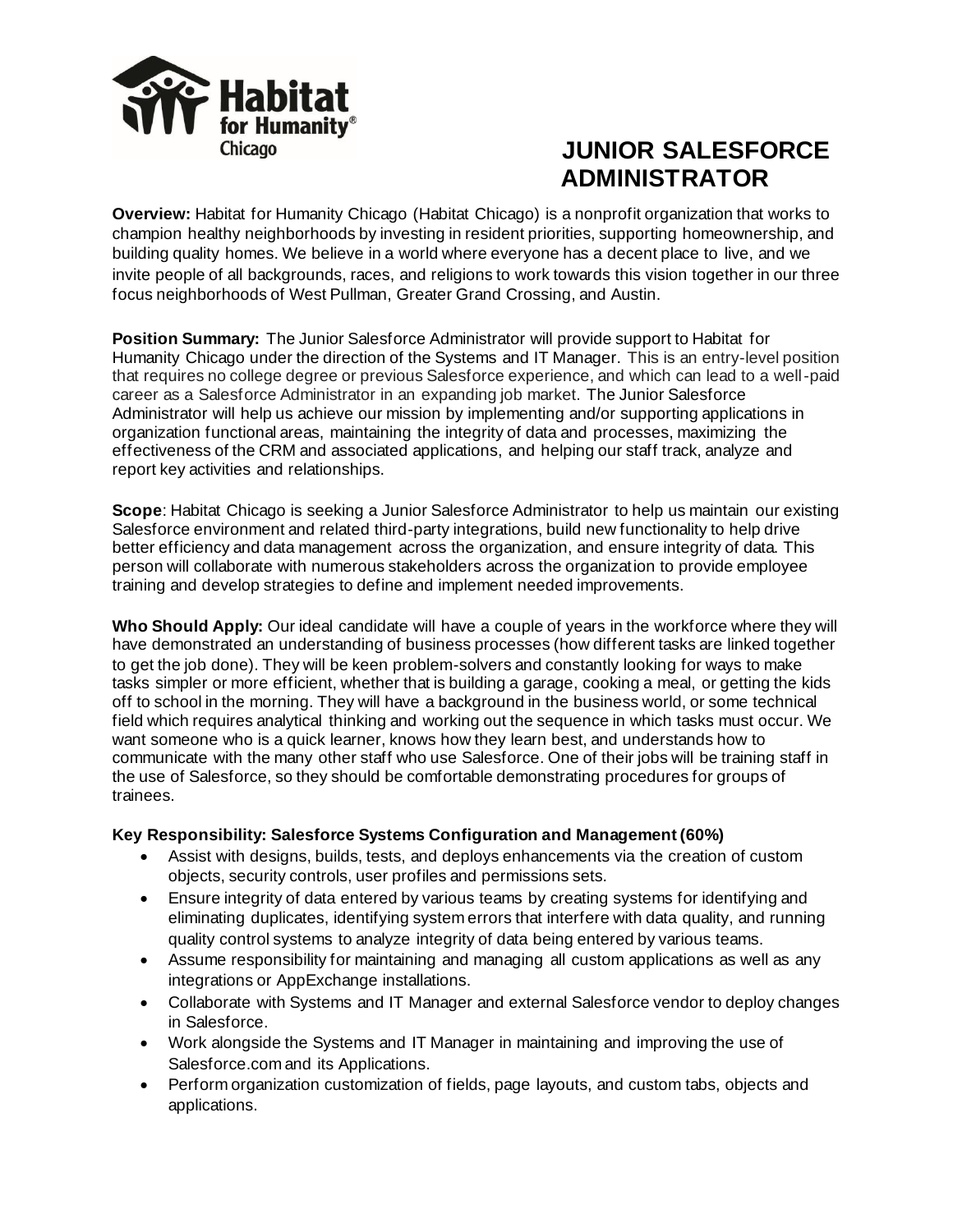• Work closely with internal stakeholders to identify and outline specific data and business requirements, implement and document business process solutions, and ensure system security.

## **Key Responsibility: Salesforce Training, Documentation and Support (20%)**

- Provide day-to-day end-user support and assist users with best practices to improve and increase their knowledge of Salesforce.
- Provide support and training for Salesforce use, including orientations for new staff and specialized training in response to changing roles. Provides recommendations for specific Trailhead training and resources. Develop department-specific manuals as needed.
- Assist all users with building and evaluating reports, dashboards, and mailings to ensure that all teams are supported; completes regular internal system audits and prepares for upgrades.
- Assist in developing and maintaining documentation on processes, policies, application configuration, and help related materials.
- Conduct onboarding and continuing training of Salesforce CRM System to users.
- Serve as the point person for system troubleshooting, coordinating with outside resources as appropriate.

## **Key Responsibility: Salesforce Maintenance (10%)**

- Maintain security such as user accounts, mobile user accounts, sharing rules, user roles, user profiles, content folder rights, groups, list view rights, and custom pages.
- Maintain and create workflow rules, validation rules, formula fields and escalation rules.
- Maintain, upgrade back-up, and replace, as needed, applications within the Salesforce.com environment.
- Perform database maintenance tasks, including diagnostic tests and duplicate entry cleansing.

## **Key Responsibility: Teamwork (10%)**

As a key Operations Team member, contribute to our organizational health through enthusiastic collaboration, leadership, and personal integrity.

- Maintain a "team first" outlook, supporting the success of the team and the mission in attitude, ideas, and actions; lead by example and with active, creative input for growing and improving the organization.
- Contribute enthusiastically to all organizational events, helping as necessary with set up/take down, management, networking, various tasks, etc.
- Engage with all members of team, program participants, and core volunteers.

## **QUALIFICATIONS**

## *Required Knowledge, Skills & Abilities*

- Experience with technology and ability to learn new systems and adapt them to organizational needs
- Experience designing and implementing staff training and support; ideally in program evaluation
- Experience in producing high quality results autonomously with little direction or guidance
- Passionate about leveraging data and analytics to solve problems, improve programs and businesses
- Developed project management skills, as well as the demonstrated ability to meet deadlines

Habitat for Humanity Chicago |1100 W Cermak Rd Ste 404, Chicago, IL 60608 habitatchicago.org | 312-563-0296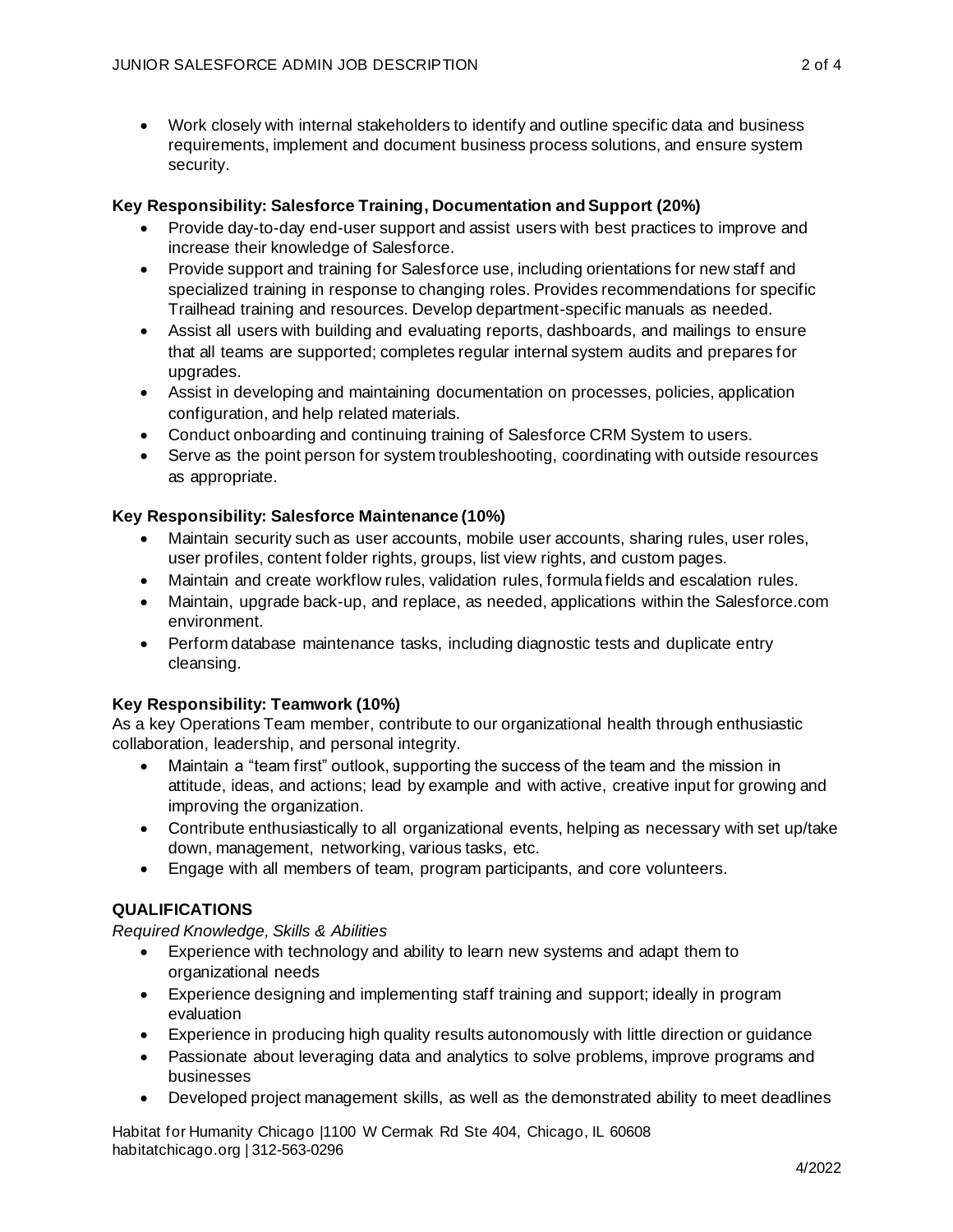- Ability to manage multiple tasks and projects simultaneously
- Experience with nonprofit processes preferred
- Self-motivated and able to work independently
- Excellent communication skills, including writing, grammar, and speaking
- Superb organizational skills and attention to detail
- Ability to organize and manage information from a variety of sources and formats
- Ability to balance multiple tasks simultaneously and meet deadlines
- Commitment to problem solving, continuous improvement, curiosity and personal development

## *Preferred Knowledge, Skills & Abilities*

- Personal volunteer experience
- Understanding and enthusiasm for Habitat for Humanity philosophy and willingness to advocate its mission

## *Education and Experience*

- We understand that people gain skills through a variety of professional, personal, educational, and volunteer experiences. If you believe you have the skills to succeed in this role, regardless of industry, we encourage you to apply
- If you do not have experience as a Salesforce administrator yet, we will look at other ways you can demonstrate your capacity to fill this position, such as Trailhead trails completed, projects undertaken in a developer edition sandbox, projects undertaken in a volunteer capacity, or a Salesforce Administrator qualification earned

## **Successful Habitat team members share the following characteristics**

- **Trust:** You invest in your fellow team members, and you do what you say you will do. You thrive on constructive feedback and have a high level of integrity.
- **Commitment:** You have a "go above and beyond" attitude; nobody here works just for a paycheck.
- **Engagement:** You embrace bringing people to the Habitat mission.
- **Innovation:** You are a creative problem solver that works across teams.
- **Curiosity:** You express curiosity and reserve judgment.
- **Achievement:** You love results and hate excuses. You will help Habitat Chicago grow to be a leading organization.

#### **Position Details**

**Reports To:** Systems and IT Manager

**Hours**: Full-time; 9am-5pm plus evenings and weekends meetings as required.

#### **Environment**:

The Habitat Chicago office is located at Cermak Rd. and Carpenter St. in Chicago. It is accessible by car or by public transit. This position will have a desk, computer, and phone line in an open office environment.

**Conditions**: Must be able to lift 25 pounds and work at a computer for long periods of time. **Compensation**: Salaried; \$49,000-\$52,000, depending on experience. 30+ vacation/sick/personal days per year. 90% employer paid health insurance; access to dental, life and 401k (3% match) plans.